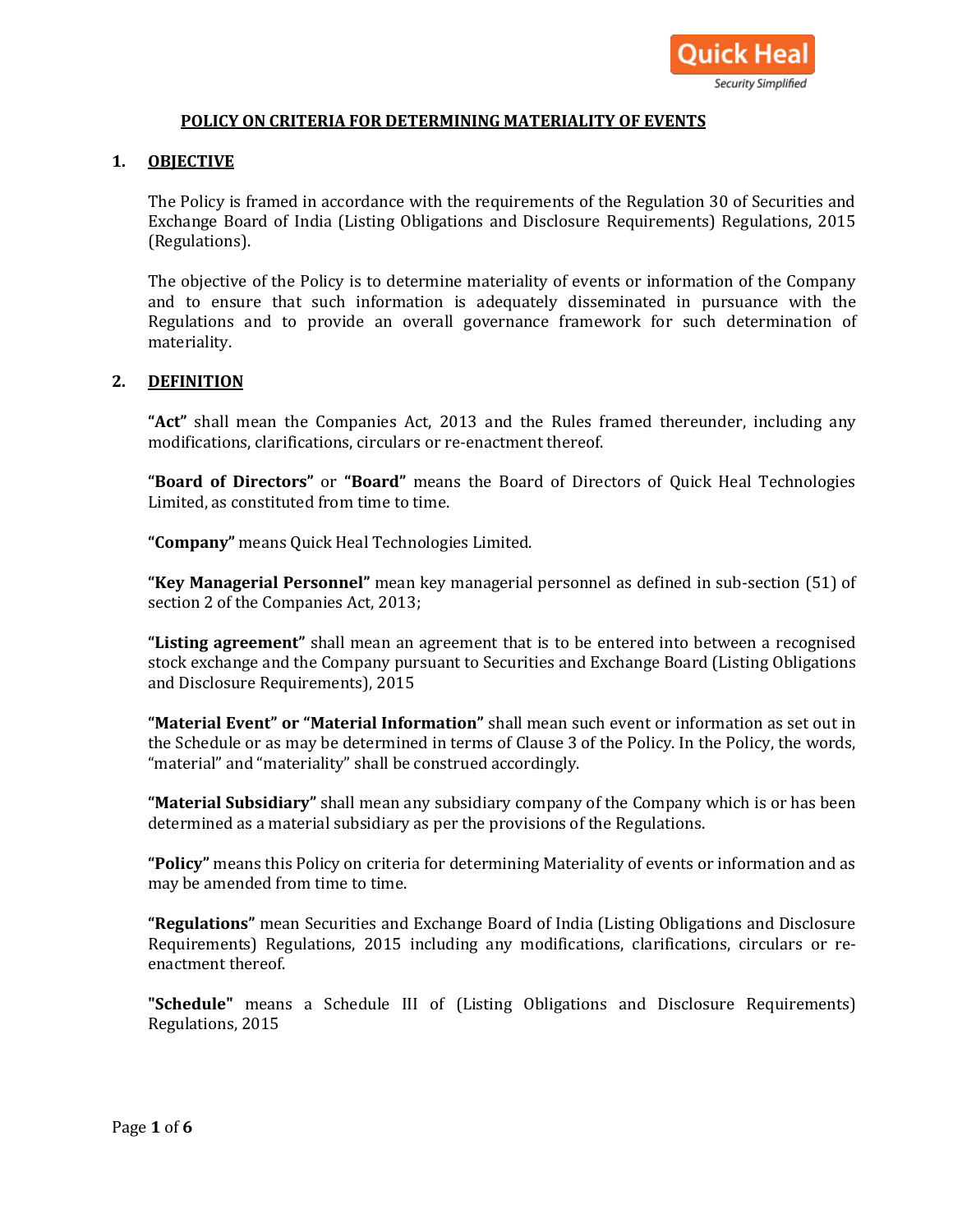

Any other term not defined herein shall have the same meaning as defined in the Companies Act, 2013, the Listing Agreement, Regulations or any other applicable law or regulation to the extent applicable to the Company.

## **3. GUIDELINES FOR DETERMINING MATERIALITY OF EVENTS OR INFORMATION**

Events / information shall be considered as Material if it meets any of the following criteria:

- (a) the event or information is in any manner unpublished price sensitive information;
- (b) the omission of an event or information, which is likely to result in discontinuity or alteration of event or information already available publicly;
- (c) the omission of an event or information is likely to result in significant market reaction if the said omission came to light at a later date; and
- (d) any other event/information which is treated as being material in the opinion of the Board of Directors of the Company.

### **4. DISCLOSURES OF EVENTS OR INFORMATION**

- a. Events specified in Annexure A are deemed to be material events and the Company shall make disclosure to of such events or information as soon as reasonably possible and not later than twenty-four (24) hours from the occurrence of such event or information in the following manner:
	- i. inform the stock exchanges in which the securities of the Company are listed;
	- ii. upload on the corporate website of the Company.

Provided that in case the disclosure is made after twenty-four (24) hours of occurrence of such event or information, the Company shall, along with such disclosure(s) provide an explanation for delay.

- b. The Company shall make disclosure of events as specified in Annexure B based on application of guidelines for determining Materiality as per clause 3 of the Policy.
- c. The Company shall make disclosures updating Material developments on a regular basis, till such time the event is resolved/closed, with relevant explanations.
- d. The Company shall disclose all events or information with respect to its Material Subsidiaries.
- e. The Company shall provide specific and adequate reply to all queries raised by stock exchange(s) with respect to any events or information and on its own initiative. Further it shall confirm or deny any event or information to stock exchange(s) reported in the media.
- f. In case where an event occurs or information is available with the Company, which has not been indicated in Annexure A or Annexure B, but which may have material effect on it, the Company will make adequate disclosures in regard thereof.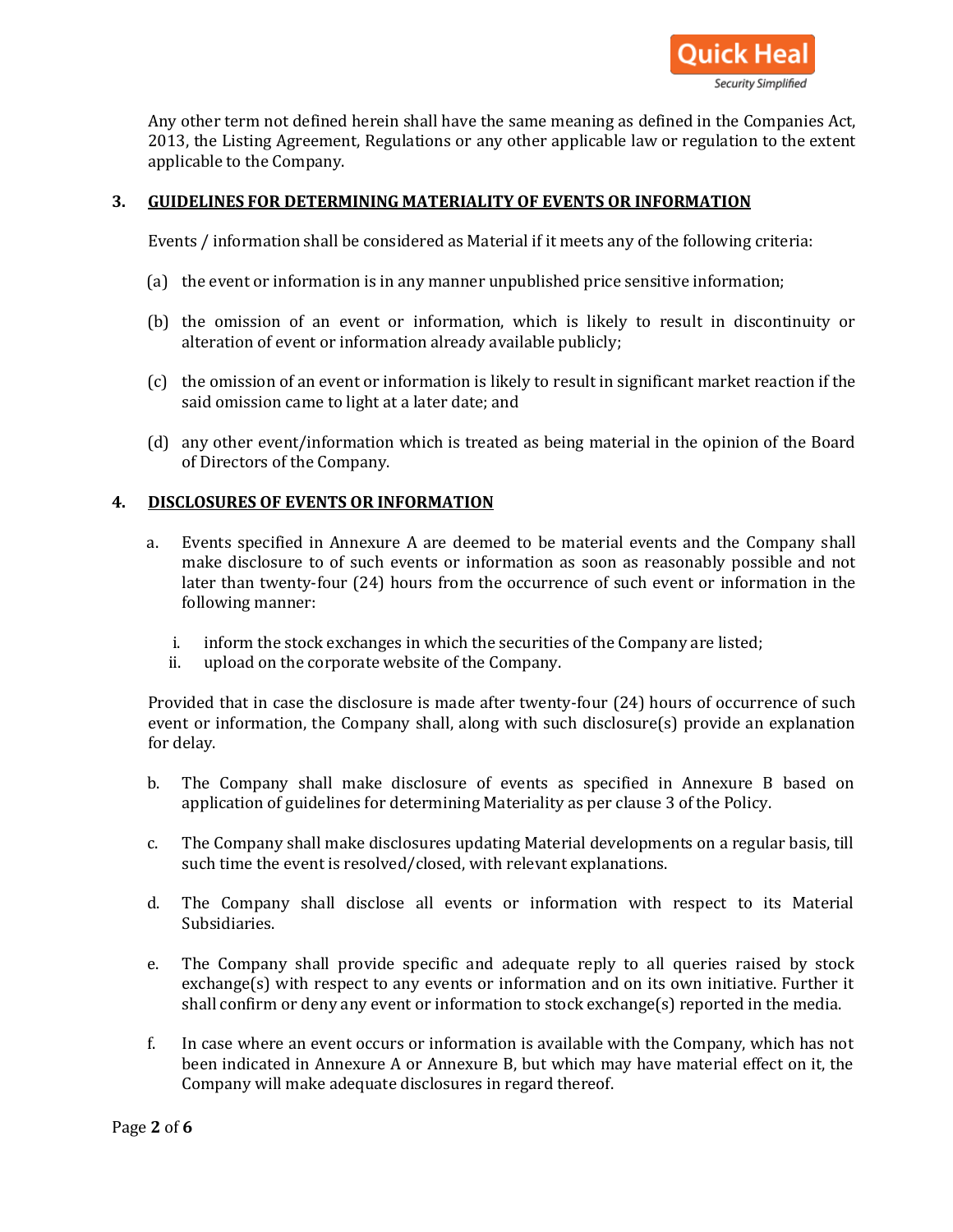

All the above disclosures would be hosted on the website of the Company for a minimum period of five years and thereafter archived as per Company's policy for Preservation and Archival of Documents.

## **5. AUTHORITY TO KEY MANAGERIAL PERSONNEL**

Chief Executive Officer and Chief Financial Officer of the Company shall severally have the authority to determine Materiality of any event or information and ensure disclosures of the same are made to stock exchange(s), subject to the provisions of this Policy.

### **6. AMENDMENTS**

The Board may subject to the applicable laws amend any provision(s) or substitute any of the provision(s) with the new provision(s) or replace the Policy entirely with a new Policy. However, no such amendment or modification shall be inconsistent with the applicable provisions of any law for the time being in force.

#### **7. SCOPE AND LIMITATION**

In the event of any conflict between the provisions of this Policy and the Listing Agreement; Companies Act, 2013; Regulations or any other statutory enactments, rules, the provisions of such Listing Agreement / Companies Act, 2013 or statutory enactments, rules shall prevail over this Policy and the part(s) so repugnant shall be deemed to severed from the Policy and the rest of the Policy shall remain in force.

#### **8. DISSEMINATION OF POLICY**

This Policy shall be hosted on the website of the Company and address of such web link thereto shall be provided in the Annual Report of the Company. This Policy shall also be hosted on Company's intranet.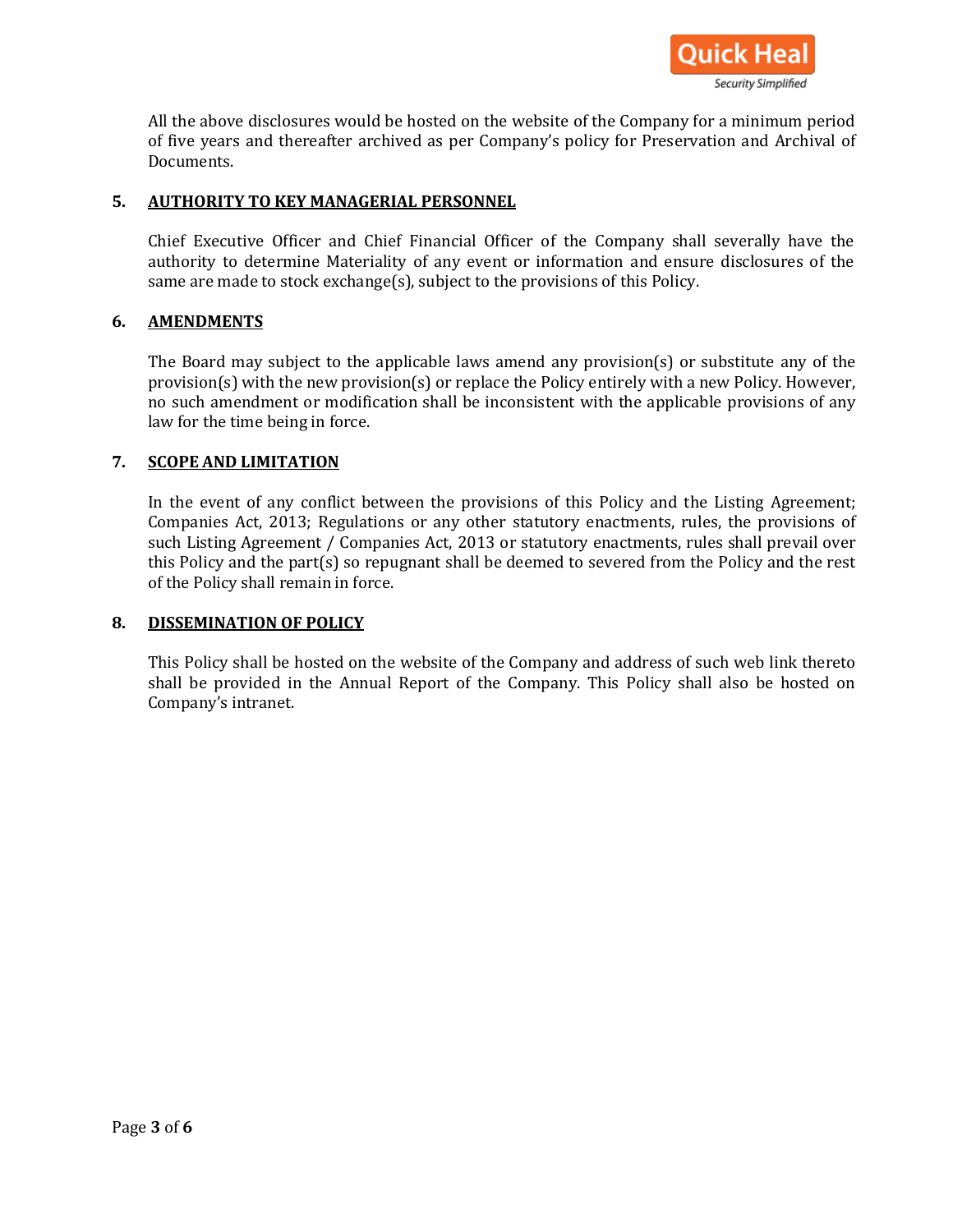

# **Annexure A**

### **Events which shall be disclosed without any application of the guidelines for Materiality:**

1. Acquisition(s) (including agreement to acquire), Scheme of Arrangement (amalgamation/ merger/ demerger/restructuring), or sale or disposal of any unit(s), division(s) or subsidiary of the Company or any other restructuring;

Explanation. - 'Acquisition' shall mean, -

- (i) acquiring control, whether directly or indirectly; or,
- (ii) acquiring or agreeing to acquire shares or voting rights in, a company, whether directly or indirectly, such that -
	- (a) the Company holds shares or voting rights aggregating to five per cent or more of the shares or voting rights in the said company, or;
	- (b) there has been a change in holding from the last disclosure and such change exceeds two per cent of the total shareholding or voting rights in the said company.
- 2. Issuance or forfeiture of securities, split or consolidation of shares, buyback of securities, any restriction on transferability of securities or alteration in terms or structure of existing securities including forfeiture, reissue of forfeited securities, alteration of calls, redemption of securities etc.;
- 3. Revision in credit rating(s);
- 4. Outcome of Meetings of the Board of Directors: The Company shall disclose to the Exchange(s), within 30 minutes of the closure of the meeting, held to consider the following:
	- a) dividends and/or cash bonuses recommended or declared or the decision to pass any dividend and the date on which dividend shall be paid/dispatched;
	- b) any cancellation of dividend with reasons thereof;
	- c) the decision on buyback of securities;
	- d) the decision with respect to fund raising proposed to be undertaken
	- e) increase in capital by issue of bonus shares through capitalization including the date on which such bonus shares shall be credited/dispatched;
	- f) reissue of forfeited shares or securities, or the issue of shares or securities held in reserve for future issue or the creation in any form or manner of new shares or securities or any other rights, privileges or benefits to subscribe to;
	- g) short particulars of any other alterations of capital, including calls;financial results;
	- h) decision on voluntary delisting by the Company from stock exchange(s).
- 5. Agreements (viz. shareholder agreement(s), joint venture agreement(s), family settlement agreement(s) (to the extent that it impacts management and control of the Company),agreement(s)/treaty(ies)/contract(s) with media companies) which are binding and not in normal course of business, revision(s) or amendment(s) and termination(s) thereof;
- 6. Fraud/defaults by Promoter or Key Managerial Personnel or by Company or arrest of Key Managerial Personnel or Promoter;
- 7. Change in Directors, Key Managerial Personnel (Managing Director, Chief Executive Officer, Chief Financial Officer, Company Secretary etc.), Auditor and Compliance Officer;
- 8. Appointment or discontinuation of share transfer agent;
- 9. Corporate debt restructuring;
- 10. One-time settlement with a bank;
- 11. Reference to BIFR and winding-up petition filed by any party /creditors;
- 12. Issuance of Notices, call letters, resolutions and circulars sent to shareholders, debenture holders or creditors or any class of them or advertised in the media by the Company;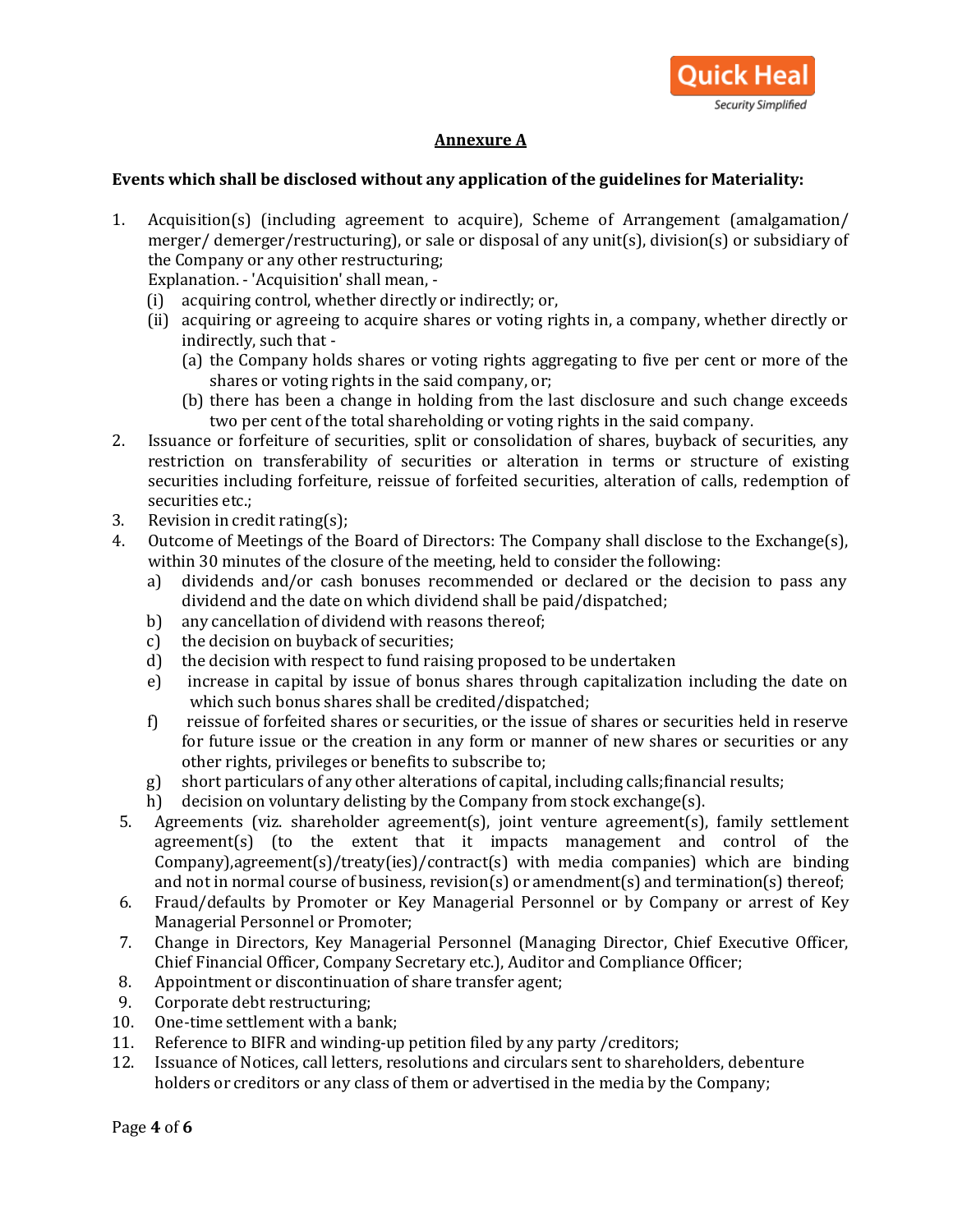

- 13. Proceedings of Annual and extraordinary general meetings of the Company;
- 14. Amendments to memorandum and articles of association of Company, in brief;
- 15. Schedule of Analyst or institutional investor meet and presentations on financial results made by the Company to analysts or institutional investors.